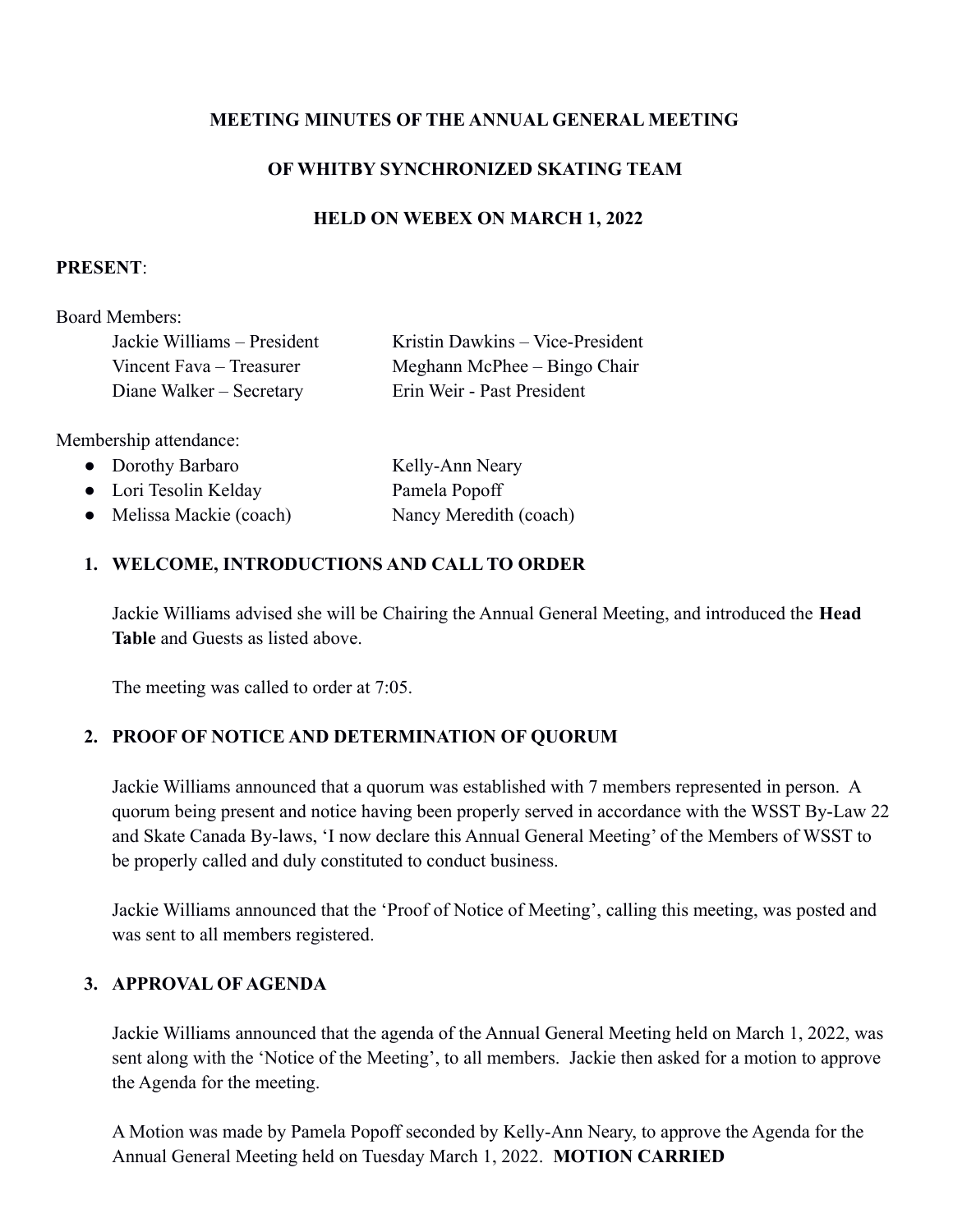## **4. APPROVAL OF MINUTES OF APRIL 6, 2021 ANNUAL GENERAL MEETING**

Jackie Williams announced that the Minutes of the Annual General Meeting held on April 6, 2021, were sent along with the 'Notice of the Meeting', to all members and then asked that the reading of the Minutes be dispensed with and that they be adopted as circulated. Jackie then asked for a motion to approve the minutes.

A Motion was made by Vince Fava, seconded by Pamela Popoff to accept the Minutes of the previous Annual General Meeting held on April 6. 2021, and to dispense with the reading of the Minutes and that they be adopted as presented. **MOTION CARRIED.**

### **5. MOTION TO APPROVE CHANGES TO WSST BYLAWS**

Jackie Williams announced that the proposed new Bylaws for WSST were sent along with the "Notice of the Meeting, to all members. Jackie then asked for a motion to approve the new Bylaws.

A Motion was made by Kristin Dawkins, seconded by Pamela Popoff to accept the new Bylaws for WSST and that they be adopted as presented. **MOTION CARRIED.**

#### **6. PRESIDENTS REPORT**

Jackie Williams reviewed the season:

- o WSST had 39 skaters this season
	- 20 Youth Skaters between the Beginner and Elementary team
	- **•** 19 Adult Skaters on our A3 team
- o Introduced Adult Skills Sessions this season
	- 23 Skaters registered over the course of our three blocks we offered.
- o We welcomed many new skaters to our Beginner and Elementary program and are so thankful to have so many returning skaters
- o We are thrilled to have been able to get the club together for our Pep Rally this past Sunday to showcase all of the hard work of our skaters over this complicated season.
- o We unfortunately were unable to attend the Brampton Hub competition in January, due to covid closures.
- o Our A3 team attended the Regional Championships where they placed 2nd.
- o All three of our teams will be attending the Brampton Hub competition on March 6th.
- o Try-out and spring skills information will be coming out shortly
- o Finally, I would like to thank Erin Weir for all of her time and commitment to this club. Her term as past-president is coming to an end. Her years of volunteering on our board are so greatly appreciated.

#### **8. VICE PRESIDENTS REPORT**

- 2021/2022 season was still a challenging one
- Low skater numbers
- Cancelled hub competitions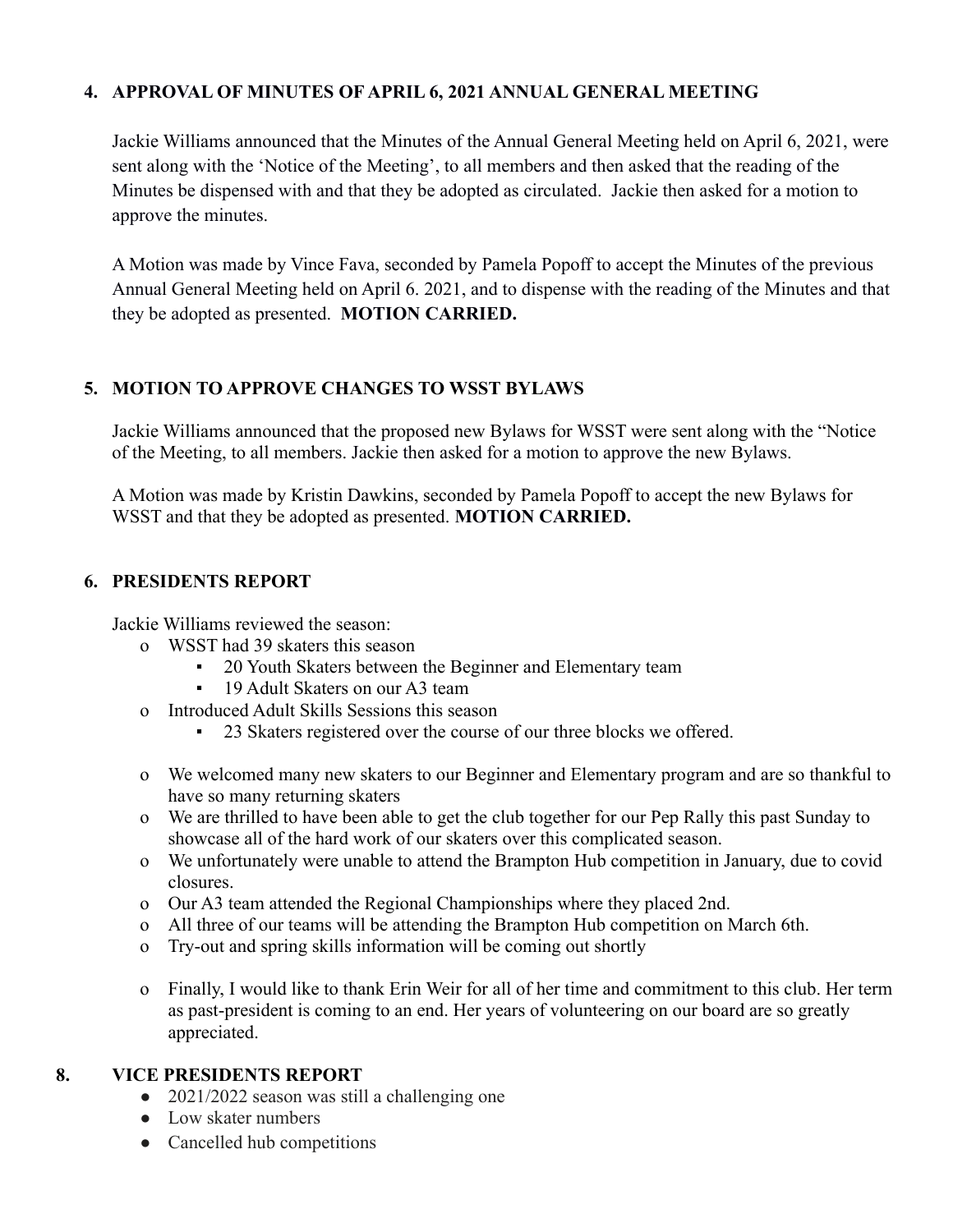- Feeling in "limbo" and matters out of our control
- Despite the challenges our 2 youth teams have created great programs and were excited to showcase them at the pep rally and hub competition in March
- Also had 2 very successful "try synchro" sessions with WFSC canskaters
- Recruitment efforts have been top of mind and we are hopeful that they, along with some new support from WFSC, will pay off with an increase in skaters of all skill levels for the upcoming season
- We are thrilled to be partnering with a new local company next season to supply clothing and club merchandise.

### **9. TREASURERS REPORT**

Vincent Fava reviewed:

- Financial statements approved motioned by Kelly-Anne Neary, seconded by Pamela Popoff. MOTION CARRIED.
- Ensured that Revenue Canada is completely up-to-date with WSST records
- Provided update on financial projections for 2022/2023 season

### **10. OTHER REPORTS**

# **● BINGO CHAIR - MEGHANN MCPHEE**

- It has been a challenging but successful year for bingo
- Would not be possible without our recurring volunteers (Deborah, Susan, Geraldine, Erin, Krista, Vince, Julie and Mel)
- Currently operating on 3 bingos a month
- Potential to go up to 4 or 5 depending on the city and the hall as they will inquire about adding back the breakfast and twilight session
- Bingo revenue monthly is based on the spend per session
- Pooled and split amongst all the participating clubs
- It is our clubs biggest fundraiser, without it our fees would be much higher
- Mandatory bingo for the 2022/2023 season
- All team participation is needed and appreciated.

# **13. ELECTIONS OF THE BOARD OF DIRECTORS**

The WSST has declared the following candidates to be elected by acclamation as the number of candidates running for the position is the same as the number required for the role:

President – Jackie Williams Vice-President – Melissa Mackie Treasurer – Vince Fava Secretary – Diane Walker Bingo Chairperson – Meghann McPhee Fundraising Chairperson – Kristin Dawkins